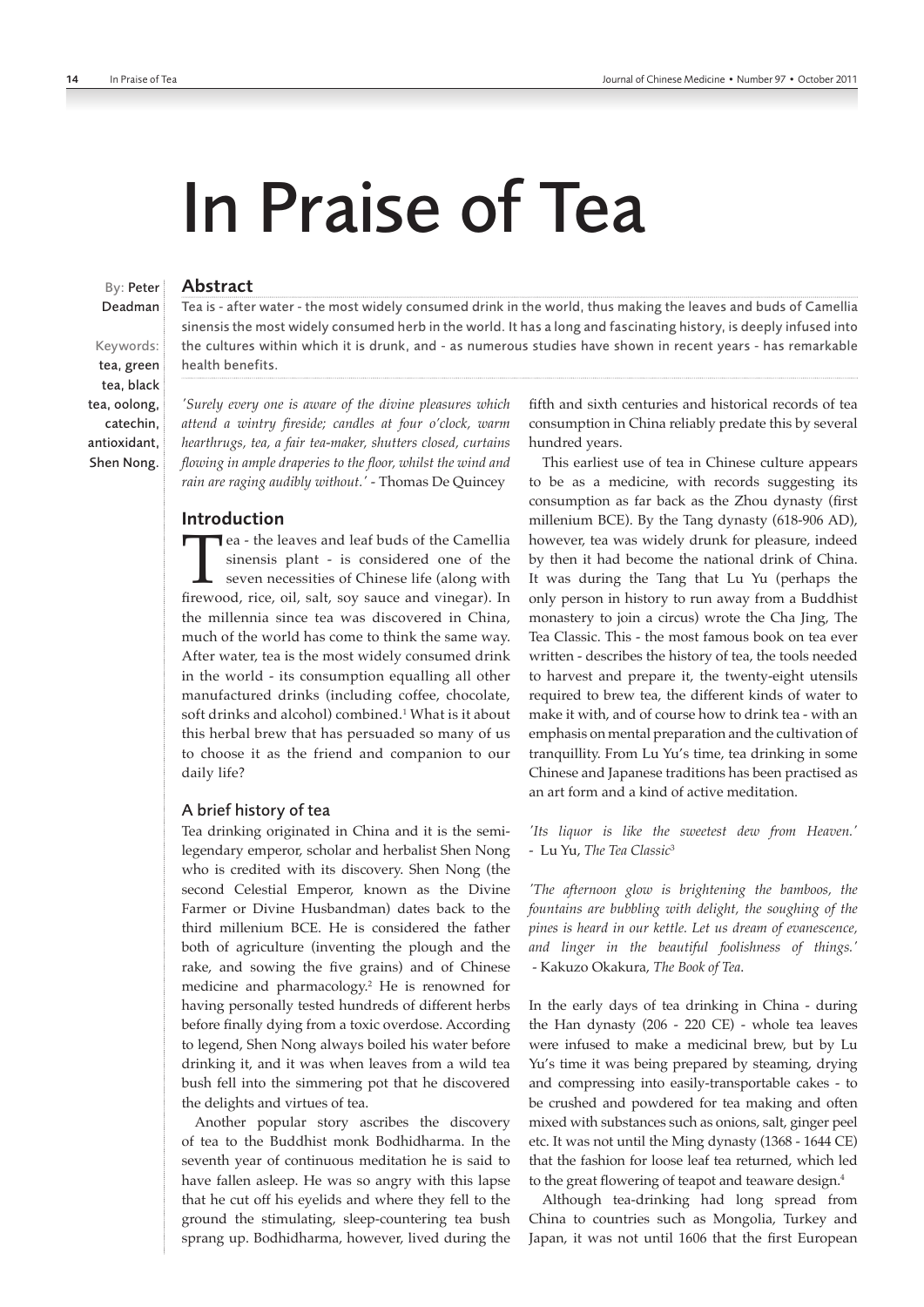tea shipment arrived in Amsterdam. Despite a price that initially limited its consumption to the wealthy, tea drinking slowly spread through Europe over the next two hundred years, finding a particularly strong welcome in Britain and Russia. In fact Britain now leads the world in per capita tea consumption with 2.2kg per person per annum (Turkey is second with 2.1kg, Russia fifth with 1.3kg, Japan tenth with 0.9kg and China sixteenth with 0.6kg).

Because its expansion into Europe coincided with the Chinese transition to whole leaf tea brewed in teapots, this was the style that was adopted, and since black tea keeps and travels better than green tea, it was black tea that rapidly came to predominate.

No mention of British tea history can neglect to mention the shameful Opium Wars. During the eighteenth and nineteenth centuries the British East India Company came to dominate Sino-European trade. However the goods Europe desired from China (mainly tea, porcelain and silk) were not matched by any equivalent Chinese demand for European goods and they therefore had to be paid for in hard cash (silver). To remedy this unhappy situation, the East India Company supplied Chinese smugglers with evergreater quantities of highly addictive opium (for which it held a monopoly in India), fortuitously paid for in silver. When the Qing emperor stamped down on the smoking of opium and its importation into China and even blockaded British traders, the first of two Opium Wars broke out. The wars culminated in Western dominance of China, its collapse and humiliation, and subsequent widespread opium addiction.

During the first half of the nineteenth century the first British tea plantations were established in Assam in India. This improved ease of access to tea and reduced its price, resulting in the tripling of British tea consumption by the beginning of the twentieth century. The vital role that tea played in the morale of the British was reflected in the government taking control of tea supplies during the first and second world wars.

## Principal varieties of tea

All true tea (and there are ten thousand different varieties) comes from the tea plant - Camellia sinensis (also known as Thea sinensis). The plant is subdivided into Camellia sinensis sinensis, originating in China, and Camellia sinensis assamica, a native of north-eastern India. Tea loves moisture and is therefore best grown at altitude (ideally 4000 to 6000 feet) in misty, humid regions. The sinensis variety is grown as a bush, tolerates cold and can be cropped for up to 100 years. The assamica variety grows as a tree, loves heat and dampness and crops for up to 40 years.

Decad. 10 Pl.X. Thea Bohea Linn. Sp. plant 734. Le vrai Arbre de The

*'Better to be deprived of food for three days than tea for one.' - Chinese proverb*

As with wine, different varieties of tea vary enormously in terms of appearance and flavour, and this is reflected in their price (generally the better the tea, the higher the price). Sadly, many people tempted to try green tea because of its reported health benefits soon lose interest, unaware that the cheap, tasteless tea they are drinking is the equivalent of trying to appreciate the delights of wine by buying the very cheapest cooking variety.

#### **Green (unoxidised) tea**

After picking, green teas may (or may not, depending on variety) be withered by laying out on bamboo trays and exposed to sunlight or warm air for one to two hours. They are then heated by pan-firing, ovenfiring or steaming to prevent oxidation and preserve

# Image 1: Camellia sinensis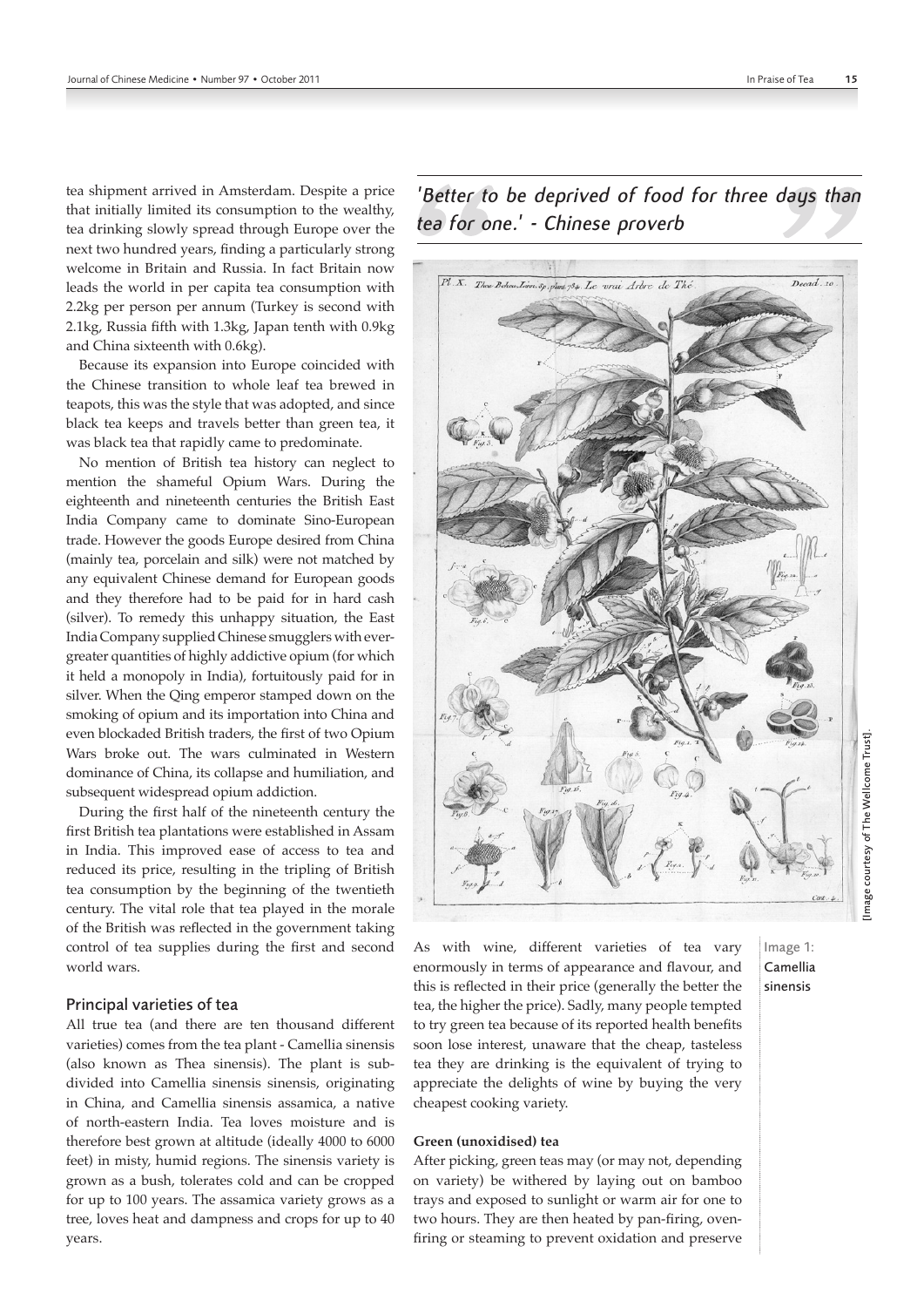freshness, and finally rolled and dried. The leaf may be left whole and will uncurl into its full size when brewed.

#### **Black (oxidised) tea**

Known as red tea in China, black teas are heavily oxidised teas. The leaves are first withered for up to 18 hours, then either machine-rolled to break up the plant cells and start oxidation, or mechanically processed in a macerator or hammer mill to produce the much smaller and quickerbrewing leaf used in tea bags and some blended teas. This is followed by a further short period of oxidation and then drying (traditionally in a hot wok or oven) to arrest the process. Black tea is often drunk with milk.

#### **Oolong (semi-oxidised) tea**

Oolong teas lie somewhere between green and black teas. They vary greatly in their degree of oxidation - from 10 to 70 per cent - with the lightest kinds resembling green tea and the heaviest closer to black tea. The processing method varies according to the type of oolong desired.

## **White (unoxidised) tea**

White tea is simply made from young leaves and immature tea buds, picked and sun-dried. The buds have a silvery appearance and are also known as Silver Tip.

#### **Puerh tea**

The exact method of manufacture of puerh tea varies according to its different types, but all are made from oxidised green tea and it is the only tea that can be truly said to be fermented. Puerh is mostly pressed into blocks or cakes of different shapes and is traditionally laid down to mature, therefore also being the only kind of tea that improves with age. Some sources suggest that puerh manufacture goes back to the time of the Han dynasty, the compressed cakes being the ideal way to transport tea while travelling or for trade. Between 2004 and 2007, matching the soaring Chinese economy, the price of the best puerh teas rose to dizzying heights. Compressed discs were selling at up to 12,000 dollars apiece, and puerh cakes made in the 1920s at close to 20,000 dollars. The bubble burst in spring 2007, bankrupting thousands of farmers and dealers who had jumped on the bandwagon. Apart from Puerh, all teas deteriorate with age. They should be kept in airtight containers and kept away from the light.

## **Blended teas**

Most commercial tea is blended from a large number (up to 35) of different teas. This is usually done to ensure that despite variations in season and availability, the product always tastes the same. Blended teas may be medium range (for example English breakfast teas) or low range (cheaper tea bags).

## Tea and health

*'Drinking a daily cup of tea will surely starve the apothecary.'* - Chinese Proverb

*'If you are cold, tea will warm you. If you are too heated, it will cool you. If you are depressed, it will cheer you. If you are excited, it will calm you.'* 

- William Gladstone

In China, in Han and pre-Han times, tea was consumed for health reasons, indeed the legends tell that Shen Nong regularly drank tea as an antidote to the toxicity of any of the herbs he was testing. Tea was thought to alleviate drowsiness and increase concentration, restore energy, benefit the digestion, counteract depression and lift the spirit.

A modern textbook of Chinese dietary therapy<sup>5</sup> classifies tea as sweet, slightly bitter and cool, entering the Heart, Liver, Stomach, Bladder and Large Intestine channels. Its actions are to refresh the mind and eyes, relieve thirst, aid digestion and induce urination. As far as tea varieties are concerned, green tea is cooler, and red/black tea is warmer.

Taken to excess, strong tea can cause phlegm and diminish zhong (central) qi.

In Britain and Europe, although the early popularity of tea-drinking generated fears of harm to health (it was thought, in excess, to lead to weakness and melancholy),<sup>6</sup> the realisation that it was a healthy drink (and a good alternative to alcohol for the temperance movement) gradually gained ground. This is reflected today in the names of famous British teas. Typhoo took its name from the Chinese for doctor (daifu), whilst PG Tips is a shortening of its original name of Pre-Gestee, suggesting it benefitted digestion if drunk before meals.

In the last decade or two there has been an explosion in tea health research that has so clearly demonstrated the benefits of tea drinking that it seems fair to call it the single healthiest drink available to us. A good example is a six-year study<sup>7</sup> of fourteen thousand elderly residents (64 to 85 years old at baseline) in Shizuoka province<sup>8</sup> in Japan. It found that those who consumed more than seven cups of green tea a day had a 55 per cent reduced all-cause mortality rate and a 75 per cent reduced cardiovascular disease mortality rate compared to those who drank less than one cup, as well as a reduced colorectal cancer mortality.

Recent studies<sup>9</sup> suggest that drinking tea regularly can reduce the risk of coronary heart disease by almost a third, protect the brain against Alzheimer's diseases and other forms of dementia, protect the eyes against oxidative stress, reduce the carcinogenic effect of smoking, reduce depression in the elderly, promote healthy bones, gums and teeth, reduce the risk of breast cancer in younger women, lower cholesterol, reduce type 2 diabetes, reduce the risk of stroke, increase arterial dilation, reduce the risk of developing advanced prostate cancer and so on.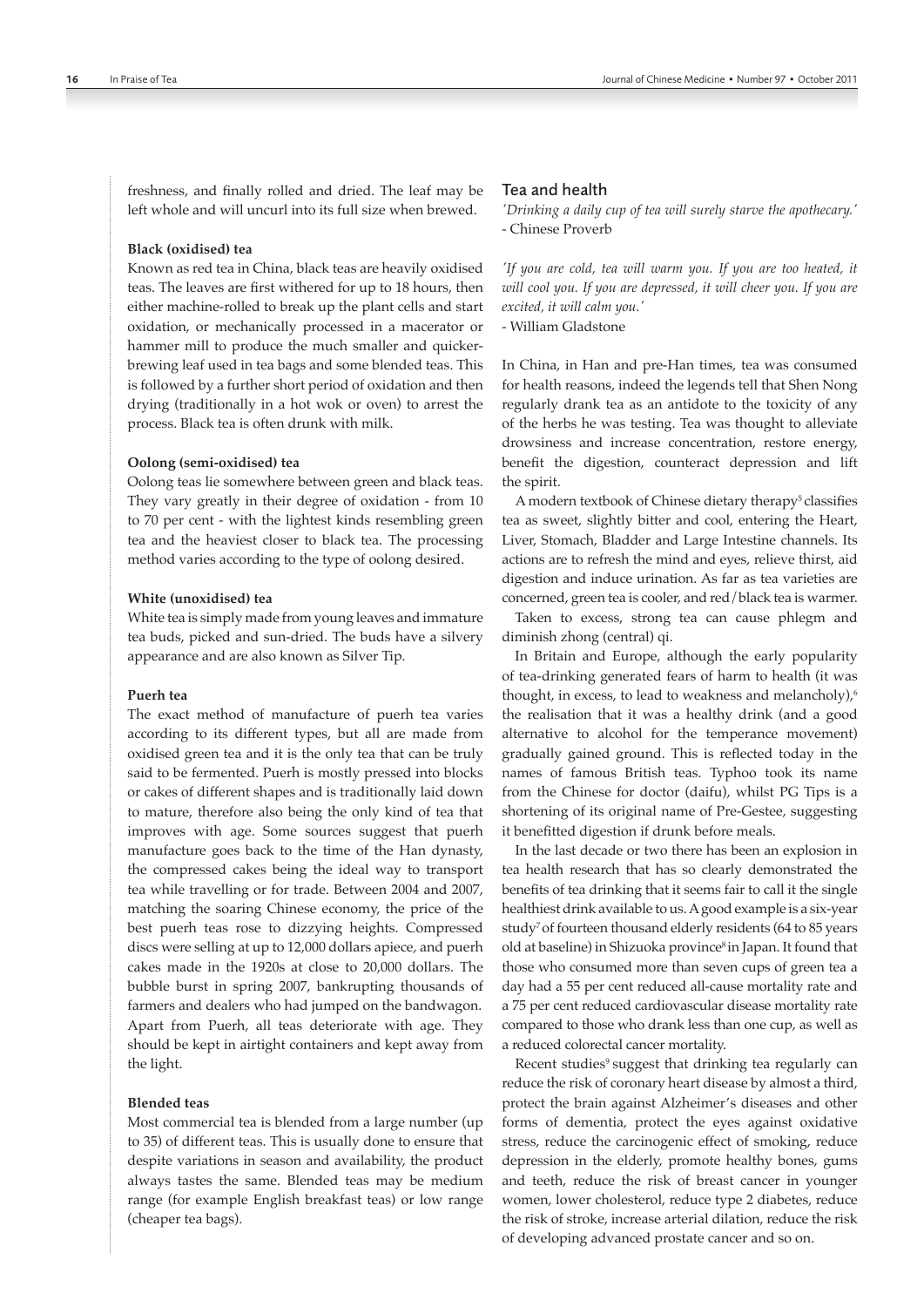These extraordinary health benefits are thought to derive from the antioxidant catechins tea contains, principally gallocatechin (GC), epigallocatechin (EGC), epicatechin (EC) and epigallocatechin gallate (ECGC). Tea also contains caffeine, tannins, theanine (which promotes relaxation and reduces caffeine edginess due to its role on the GABA functioning of the brain), theobromine (mildly diuretic and stimulant, relaxing the smooth muscles of the bronchi), and small amounts of theophylline (a cardiac stimulant, smooth muscle relaxant, diuretic and vasodilator).

# A word about caffeine

Caffeine which is present in varying amounts in tea, acts as a mild stimulant, increasing heart rate, alertness, physical endurance, urination and secretion of stomach acids. People who regularly consume caffeine quickly become tolerant to its effects. It is, however, recommended that caffeine consumption be reduced in cases of insomnia and anxiety, while the UK Food Standards Agency recommends that pregnant women restrict their consumption to 200 milligrammes per day. Although tea contains more caffeine per dried weight than coffee, much smaller quantities are required in brewing. Thus while a cup of percolated coffee typically contains 100 milligrammes or more of caffeine, a cup of black tea more will contain about 33 milligrammes (50 milligrammes if brewed longer). Factors that affect the caffeine content in different kinds of tea include the following:<sup>10</sup> the highest caffeine content is found in young leaf tips and buds, thus white tea is high in caffeine; assamica types have higher caffeine levels than sinensis; tea plants grown with nitrogen-rich fertilisers have higher caffeine content.

#### A word about tea and hydration

Some people fear that because of the diuretic effect of caffeine, tea drinking can lead to dehydration. However a number of studies<sup>11</sup> have demonstrated that this is not the case and that tea is only likely to have a diuretic effect on caffeine-naive individuals or in doses of at least 360 milligrammes at a time. A study carried out at altitude (where the body is subjected to greater loss of fluid) found no difference in urine output or hydration status between tea and non-tea drinkers.

## Green versus black tea

By far the greatest number of health studies have been carried out on green tea, yet it is probable that green and black teas have similar benefits and the smaller number of studies carried out on black tea bear this out. Both types of tea contain a similar amount of flavonoids, although their chemical structure differs. Green teas contain more catechins, while the oxidisation that takes place in the manufacture of black tea converts these simple flavonoids into more complex theaflavins and thearubigins. Research by the U.S. Department of Agriculture has suggested that levels of antioxidants in green and black tea do not differ greatly, with green tea having an oxygen radical absorbance capacity (ORAC) of 1253 and black tea an ORAC of 1128.<sup>12</sup>

#### Making tea

*'I always fear that creation will expire before teatime.'*  - Sydney Smith

Given the many centuries of development, the hundreds of varieties of tea, the different cultures in which it is drunk, and the subtle and elegant input of the Asian traditions, it is no surprise that the simple act of making tea can appear desperately complex.

I was brought up in the British tea style. This required tea to be made with fresh water brought to boiling point, poured onto loose-leaf black tea in a warmed teapot (so that the temperature did not drop), brewed for at least five minutes (often with a tea  $cosy<sup>13</sup>$  - a woollen jacket - over the teapot) and drunk with milk. This method is suitable for the most robust kinds of black tea, and the high water temperature and long brewing ensures the extraction of the maximum amounts of tea antioxidants which do not appear to be affected by the addition of milk.14 However more fragrant, delicate teas, especially white, green and oolong, benefit from lower water temperatures and shorter brewing times, and this is where the subject can become quite complex.

I feel it is useful to distinguish between utilitarian tea drinking and more cultivated tea drinking. Personally, I drink tea all day long and do not normally have the time or inclination to go for more complex methods. I am happy - like the majority of Chinese people - to add some green or oolong tea to a lidded Chinese cup, pour on hot (but not boiling) water, wait for the leaves to settle and/or open, and drink - topping up with more hot water for as long as the tea retains flavour.

However, at other times, when sitting with friends or resting at the end of the day, there is great pleasure to be found in making tea more elaborately - for example with repeated short infusions in a ceramic or clay teapot.

The generally accepted guidelines for making tea are as follows:15

- Water should be fresh (not water that has sat around in a kettle) and filtered. Spring water is perfect.
- Where temperatures of less than 100°C are required, the boiled water can be left to sit or cold water can be added. It is also possible to buy temperature-controlled kettles. However if the boiling water can be watched in action, the traditional Chinese classification of bubble size can be used - shrimp eyes (70° to 80°), crab eyes (80° to 85°), fish eyes (85° to 90°), rope of pearls (90° to 95°) and raging torrent (100°).